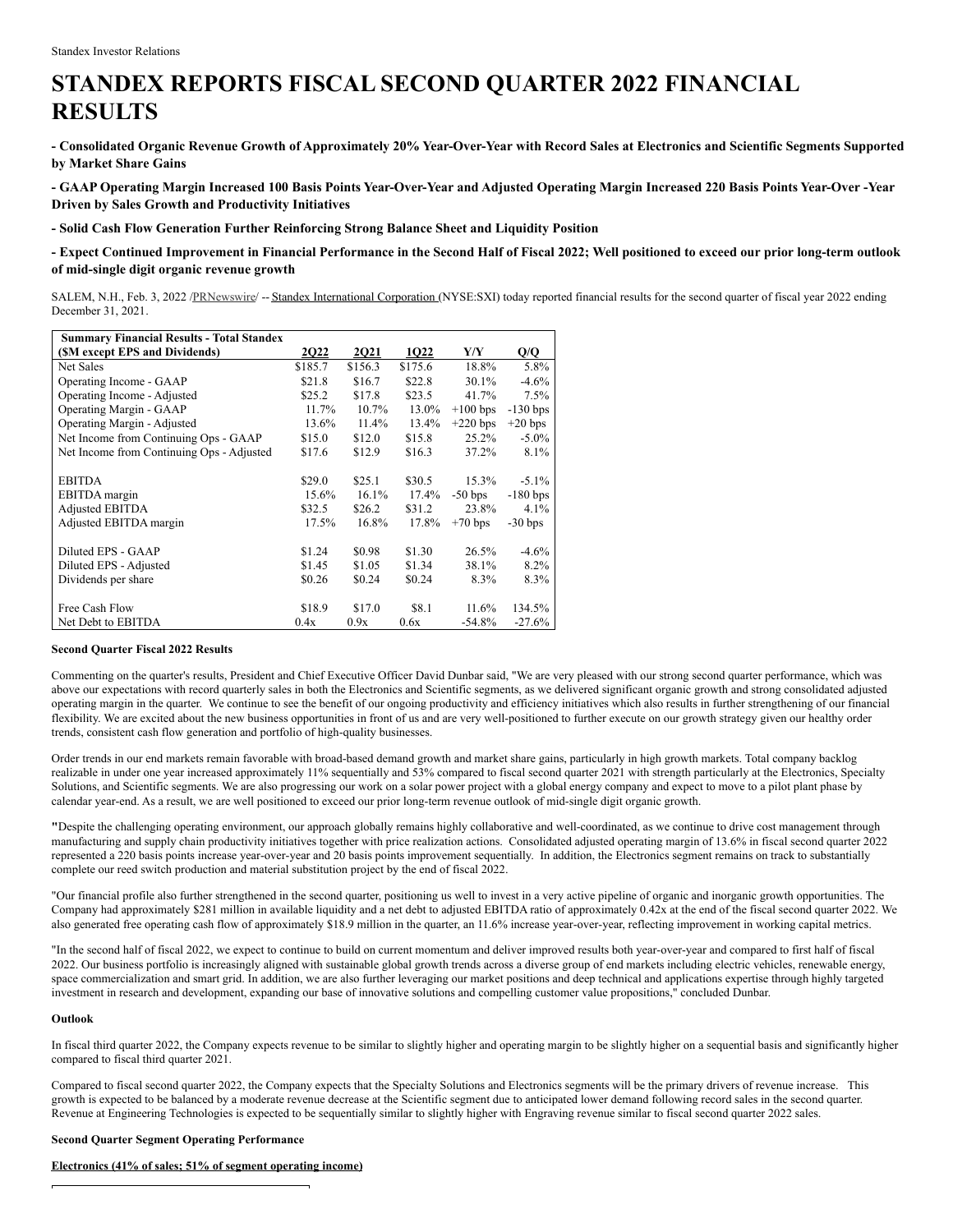|                         | 2022   | 2021   | $% Change$ |
|-------------------------|--------|--------|------------|
| Electronics (\$M)       |        |        |            |
| Revenue                 | \$76.6 | \$60.2 | 27.4%      |
| Operating Income        | 17.2   | 10.0   | 72.2%      |
| <b>Operating Margin</b> | 22.4%  | 16.6%  |            |

Revenue increased approximately \$16.4 million or 27.4% year-over-year reflecting a 27.9% organic growth rate partially offset by an approximate 0.5% impact from foreign exchange. Organic revenue growth was due to continued broad-based end market strength including increased demand for relays in renewable energy and electric vehicle applications as well as the impact of pricing actions.

Operating income increased approximately \$7.2 million or 72.2% year-over-year which reflected operating leverage associated with revenue growth, pricing, and productivity actions.

In fiscal third quarter 2022, the Company expects a slight sequential increase in revenue and operating margin reflecting continued positive end market demand trends and associated operating leverage. Year-over-year, the Company expects revenue and operating margin to increase significantly compared to fiscal third quarter 2021.

## **Engraving (20% of sales; 15% of segment operating income)**

|                         | 2022   | 2021   | % <b>Change</b> |
|-------------------------|--------|--------|-----------------|
| Engraving (\$M)         |        |        |                 |
| Revenue                 | \$36.6 | \$38.0 | $-3.4%$         |
| Operating Income        | 5.2    | 6.5    | $-20.0\%$       |
| <b>Operating Margin</b> | 14.2%  | 17.1%  |                 |

Revenue and operating income both decreased year-over-year approximately \$1.3 million or 3.4% and 20.0% respectively, reflecting the timing of projects and geographic mix. In fiscal third quarter 2022, the Company expects sales and operating margin to be sequentially similar due to a decrease in project work inAsia, associated with the Chinese New Year, offset by contribution from projects in Europe and growth in soft trim sales.

## **Scientific (13% of sales; 16% of segment operating income)**

|                         | 2022   | 2021   | $% Change$ |
|-------------------------|--------|--------|------------|
| Scientific (\$M)        |        |        |            |
| Revenue                 | \$24.6 | \$17.9 | 37.7%      |
| Operating Income        | 5.5    | 42     | 29.7%      |
| <b>Operating Margin</b> | 22.3%  | 23.7%  |            |

Revenue increased approximately \$6.7 million or 37.7% year-over-year reflecting positive trends in pharmaceutical, clinical laboratories, and academic institution end markets complemented by ongoing strong demand for COVID-19 vaccine storage. Operating income increased approximately \$1.3 million or 29.7% year-over-year, reflecting the volume increase and pricing initiatives balanced with investments to support future growth opportunities and higher freight costs.

In fiscal third quarter 2022, the Company expects a moderate decrease in revenue and operating margin compared to fiscal second quarter 2022 reflecting lower volume. Fiscal second quarter 2022 represented the highest quarterly sales in the Scientific segment's history.

#### **Engineering Technologies (10% of sales; 7% of segment operating income)**

|                                | 2022   | <u> 2021</u> | $% Change$ |
|--------------------------------|--------|--------------|------------|
| Engineering Technologies (\$M) |        |              |            |
| Revenue                        | \$18.1 | \$17.5       | $3.4\%$    |
| Operating Income               | 2.3    | 1.4          | 69.8%      |
| <b>Operating Margin</b>        | 12.8%  | 7.8%         |            |

Revenue increased \$0.6 million or 3.4% year-over-year reflecting continued recovery in commercial aviation demand and growth in power generation end markets offset by the absence of the recently divested Enginetics business. Enginetics contributed approximately \$2.3 million in revenue to fiscal second quarter 2021.

Operating income increased approximately \$0.9 million or 69.8% primarily reflecting recovery in commercial aviation end markets and the absence of the divested Enginetics business.

In fiscal third quarter 2022, the Company expects revenue to be sequentially similar to slightly higher with a slight to moderate increase in operating margin. This outlook reflects growth in space and medical end markets and the impact of productivity initiatives.

#### **Specialty Solutions (16% of sales; 11% of segment operating income)**

|                           | 2022   | 2021   | % Change |
|---------------------------|--------|--------|----------|
| Specialty Solutions (\$M) |        |        |          |
| Revenue                   | \$29.7 | \$22.8 | 30.4%    |
| Operating Income          | 37     | 32     | 16.4%    |
| <b>Operating Margin</b>   | 12.6%  | 14.1%  |          |

On a year-over-year basis, Specialty Solutions revenue increased approximately \$6.9 million or 30.4% and operating income increased \$0.5 million or 16.4%. Fiscal second quarter 2022 results reflected positive trends in food service, specialty retail, and refuse end markets. These results were balanced with material inflation and increased freight costs which the Company is seeking to recover through pricing actions.

In fiscal third quarter 2022, the Company expects a slight to moderate increase in revenue and operating margin compared to fiscal second quarter 2022 reflecting execution on a solid backlog position.

## **Capital Allocation**

- **Capital Expenditures:** In fiscal second quarter 2022, Standex's capital expenditures were \$4.7 million compared to \$5.3 million in the fiscal second quarter of 2021. Investments were focused on maintenance, safety, and the Company's highest priority growth initiatives. The Company expects fiscal year 2022 capital expenditures between \$25 million and \$30 million.
- **Dividends:** On January 27, 2022, the Company declared a quarterly cash dividend of \$0.26 per share, an approximately 8.3% year-over-year increase. The dividend is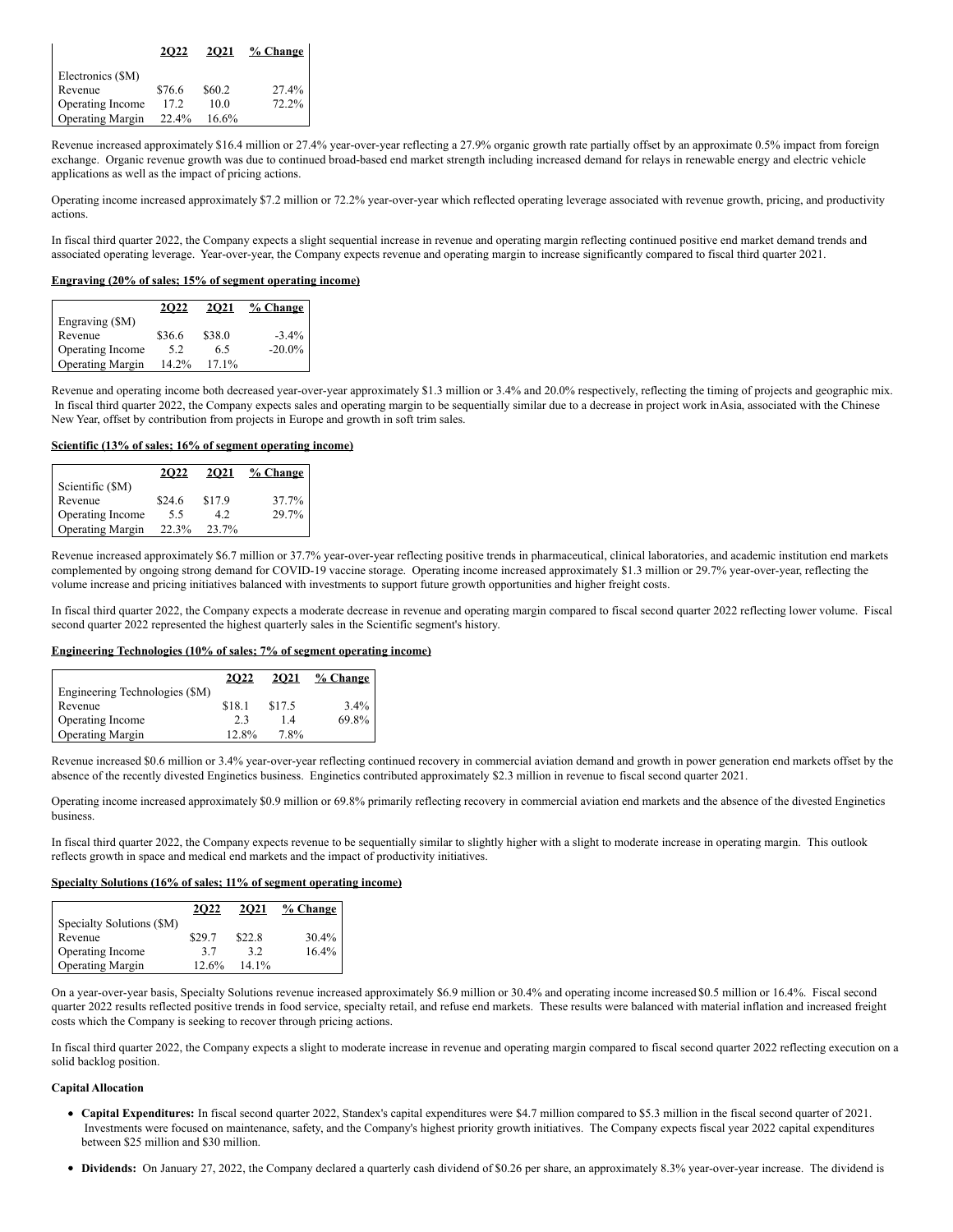payable on February 25, 2022, to shareholders of record on February 11, 2022.

## **Balance Sheet and Cash Flow Highlights**

- **Net Debt:** Standex had net debt of \$52.5 million at December 31, 2021 compared to \$63.1 million at the end of fiscal 2021 and \$90.9 million at the end of fiscal second quarter 2021. Net debt for the first quarter of 2022 consisted primarily of long-term debt of approximately \$200 million and cash and equivalents of \$147 million of which approximately \$100 million was held by foreign subsidiaries. The Company's net debt to adjusted EBITDA leverage ratio was approximately 0.42x at the end of the fiscal second quarter 2022.
- **Cash Flow:** Net cash provided by continuing operating activities for the three months ended December 31, 2021 was \$23.6 million compared to net cash provided by continuing operating activities of \$22.3 million in the prior year. The Company generated free cash flow after capital expenditures of \$18.9 million compared to free cash flow after capital expenditures of \$17.0 million in the fiscal second quarter of 2021.

#### *Conference Call Details*

Standex will host a conference call for investors tomorrow, February 4, 2022, at 8:30 a.m. ET. On the call, David Dunbar, President and CEO, and Ademir Sarcevic, CFO, will review the Company's financial results and business and operating highlights. Investors interested in listening to the webcast and viewing the slide presentation should log on to the "Investors" section of Standex's website under the subheading, "Events and Presentations," located at [www.standex.com](http://www.standex.com).

A replay of the webcast will also be available on the Company's website shortly after the conclusion of the presentation online through February 4, 2023. To listen to the teleconference playback, please dial (877)-344-7529 in the U.S. or (412)- 317-0088 internationally; the passcode is 5716190. The audio playback via phone will be available through February 11, 2022. The webcast replay can be accessed in the "Investor Relations" section of the Company's website, located at [www.standex.com](http://www.standex.com).

#### *Use of Non-GAAP Financial Measures*

In addition to the financial measures prepared in accordance with generally accepted accounting principles ("GAAP"), the Company uses certain non-GAAP financial measures, including non-GAAP adjusted income from operations, non-GAAP adjusted net income from continuing operations, free operating cash flow, EBITDA (earnings before interest, taxes, depreciation and amortization) adjusted EBITDA, adjusted EBITDA to net debt, and adjusted earnings per share. The attached financial tables reconcile non-GAAP measures used in this press release to the most directly comparable GAAP measures. The Company believes that the use of non-GAAP measures including the impact of restructuring charges, purchase accounting, insurance recoveries, discrete tax events, loss on sale of a business unit, and acquisition costs help investors to obtain a better understanding of our operating results and prospects, consistent with how management measures and forecasts the Company's performance, especially when comparing such results to previous periods. An understanding of the impact in a particular quarter of specific restructuring costs, acquisition expenses, or other gains and losses, on net income (absolute as well as on a per-share basis), operating income or EBITDA can give management and investors additional insight into core financial performance, especially when compared to quarters in which such items had a greater or lesser effect, or no effect. Non-GAAP measures should be considered in addition to, and not as a replacement for, the corresponding GAAP measures, and may not be comparable to similarly titled measures reported by other companies.

#### **About Standex**

Standex International Corporation is a multi-industry manufacturer in five broad business segments: Electronics, Engraving, Scientific, Engineering Technologies, and Specialty Solutions with operations in the United States, Europe, Canada, Japan, Singapore, Mexico, Brazil, Turkey, South Africa, India and China. For additional information, visit the Company's website at [http://standex.com/](https://c212.net/c/link/?t=0&l=en&o=3433461-1&h=2891130124&u=http%3A%2F%2Fstandex.com%2F&a=http%3A%2F%2Fstandex.com%2F).

#### *Forward-Looking Statements*

Statements contained in this Press Release that are not based on historical facts are "forward-looking statements" within the meaning of the Private Securities Litigation Reform *Act of 1995. Forward-looking statements may be identified by the use of forward-looking terminology such as*

"should," "could," "may," "will," "expect," "believe," "estimate," "anticipate," "intend," "continue," or similar terms or variations of those terms or the negative of those terms. There are many factors that affect the Company's business and the results of its operations and that may cause the actual results of operations in future periods to differ materially from those currently expected or anticipated. These factors include, but are not limited to: the impact of pandemics such as the current coronavirus on employees, our supply chain, and the demand for our products and services around the world; materially adverse or unanticipated legal judgments, fines, penalties or settlements; conditions in the financial and banking markets, including fluctuations in exchange rates and the inability to repatriate foreign cash; domestic and international economic conditions, including the impact, length and degree of economic downturns on the customers and markets we serve and more specifically conditions in the automotive, construction, aerospace, defense, transportation, food service equipment, consumer appliance, energy, oil and gas and general industrial markets; lower-cost competition; the relative mix of products which impact margins and operating efficiencies in certain of our businesses; the impact of higher raw material and component costs, particularly steel, certain materials used in electronics parts, petroleum based products, and refrigeration components; the impact of higher transportation and logistics costs, especially with respect to transportation of goods from Asia; the impact of inflation on the costs of providing our products and services; an inability to realize the expected cost savings from restructuring activities including effective completion of plant consolidations, cost reduction efforts including procurement savings and productivity enhancements, capital management improvements, strategic capital expenditures, and the implementation of lean enterprise manufacturing techniques; the potential for losses associated with the exit from or divestiture of businesses that are no longer strategic or no longer meet our growth and return expectations; the inability to achieve the savings expected from global sourcing of raw materials and diversification efforts in emerging markets; the impact on cost structure and on economic conditions as a result of actual and threatened increases in trade tariffs; the inability to attain expected benefits from acquisitions and the inability to effectively consummate and integrate such acquisitions and achieve synergies envisioned by the Company; market acceptance of our products; our ability to design, introduce and sell new products and related product components; the ability to redesign certain of our products to continue meeting evolving regulatory requirements; the impact of delays initiated by our customers; our ability to increase manufacturing production to meet demand including as a result of labor shortages; and potential changes to future pension funding requirements. In addition, any forward-looking statements represent management's estimates only as of the day made and should not be relied upon as representing management's estimates as of any subsequent date. While the Company may elect to update forward-looking statements at some point in the future, the Company and management specifically disclaim any obligation to do so, even if management's estimates change.

## **Standex International Corporation Consolidated Statement of Operations (unaudited)**

|                                                                                                  |   | <b>Three Months Ended</b><br>December 31. |   |                             |   | <b>Six Months Ended</b><br>December 31. |   |                               |  |
|--------------------------------------------------------------------------------------------------|---|-------------------------------------------|---|-----------------------------|---|-----------------------------------------|---|-------------------------------|--|
| (In thousands, except per share data)                                                            |   | 2021                                      |   | 2020                        |   | 2021                                    |   | 2020                          |  |
| Net sales<br>Cost of sales<br>Gross profit                                                       | S | 185,709<br>116,937<br>68,772              | S | 156.283<br>98,267<br>58,016 | S | 361.319<br>226,310<br>135,009           | S | 307,569<br>194,816<br>112,753 |  |
| Selling, general and administrative expenses<br>Restructuring costs<br>Acquisition related costs |   | 43,531<br>843<br>925                      |   | 40.199<br>509<br>570        |   | 86.283<br>1,283<br>1.142                |   | 79,069<br>1,996<br>596        |  |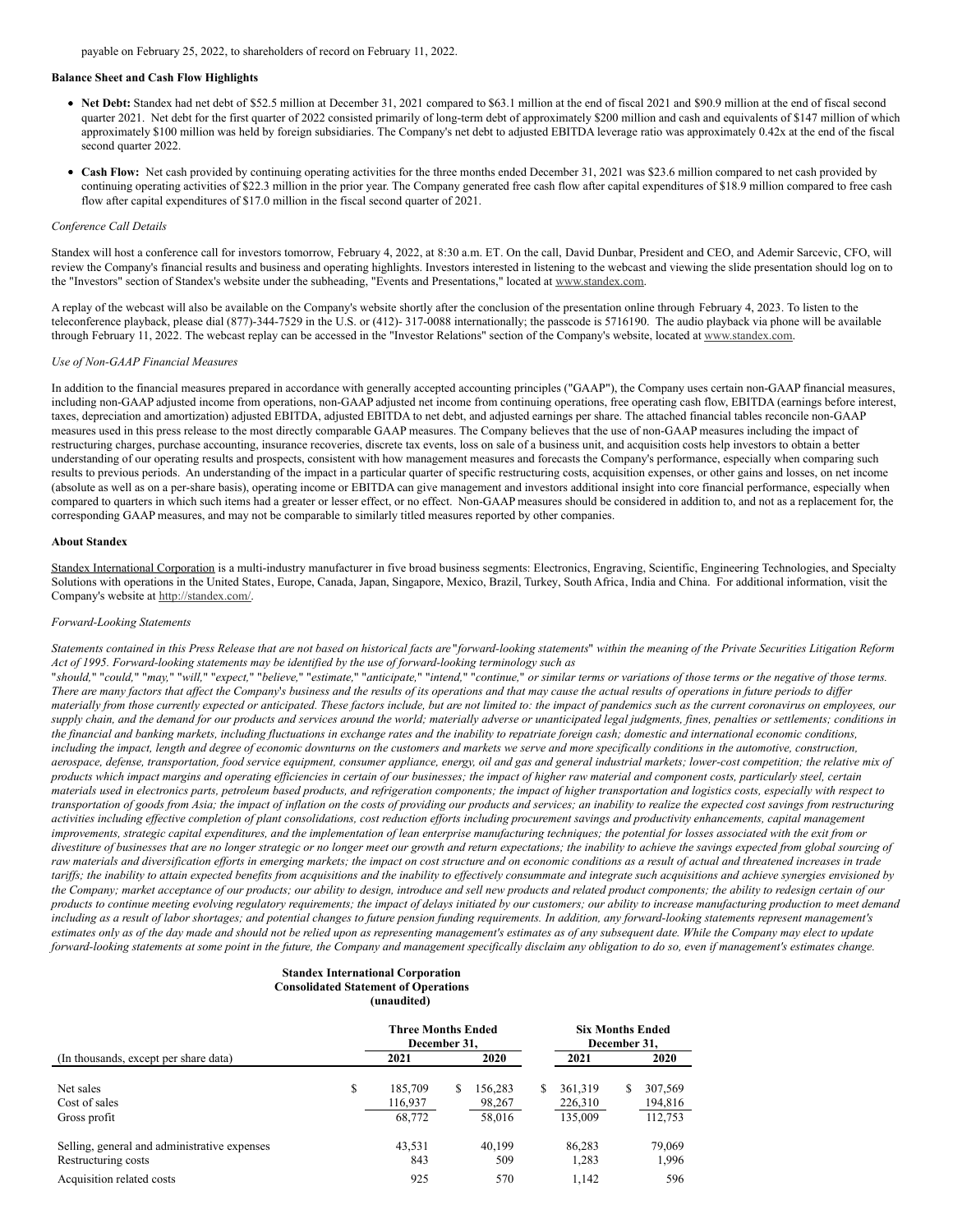| Other operating (income) expense, net                                                                                          |          | 1.700                     |                    |                           |                   | 1.700                      |          |                           |
|--------------------------------------------------------------------------------------------------------------------------------|----------|---------------------------|--------------------|---------------------------|-------------------|----------------------------|----------|---------------------------|
| Income from operations                                                                                                         |          | 21,773                    |                    | 16,738                    |                   | 44,601                     |          | 31,092                    |
| Interest expense<br>Other non-operating (income) expense, net<br>Total                                                         |          | 1,526<br>288<br>1,814     |                    | 1,601<br>(60)<br>1,541    |                   | 3,246<br>311<br>3,557      |          | 3,086<br>(231)<br>2,855   |
| Income from continuing operations before income taxes<br>Provision for income taxes<br>Net income from continuing operations   |          | 19,959<br>4,929<br>15,030 |                    | 15,197<br>3,189<br>12,008 |                   | 41,044<br>10,193<br>30,851 |          | 28,237<br>5,885<br>22,352 |
| Income (loss) from discontinued operations, net of tax                                                                         |          | (46)                      |                    | (631)                     |                   | (49)                       |          | (1,258)                   |
| Net income                                                                                                                     | \$       | 14,984                    | \$                 | 11,377                    | S                 | 30,802                     | S        | 21,094                    |
| Basic earnings per share:<br>Income (loss) from continuing operations<br>Income (loss) from discontinued operations<br>Total   | \$<br>Ŝ  | 1.25<br>1.25              | \$<br>$\mathbb{S}$ | 0.98<br>(0.05)<br>0.93    | $\mathbf S$<br>\$ | 2.56<br>2.56               | \$<br>S  | 1.83<br>(0.10)<br>1.73    |
| Diluted earnings per share:<br>Income (loss) from continuing operations<br>Income (loss) from discontinued operations<br>Total | \$<br>\$ | 1.24<br>1.24              | \$<br>\$           | 0.98<br>(0.05)<br>0.93    | \$<br>S           | 2.54<br>2.54               | \$<br>\$ | 1.82<br>(0.10)<br>1.72    |
| Average Shares Outstanding<br>Basic<br>Diluted                                                                                 |          | 12,033<br>12,138          |                    | 12,195<br>12,270          |                   | 12,028<br>12,144           |          | 12,213<br>12,277          |

## **Standex International Corporation Condensed Consolidated Balance Sheets (unaudited)**

| (In thousands)                                    |    | December 31,<br>2021 |    | <b>June 30,</b><br>2021 |
|---------------------------------------------------|----|----------------------|----|-------------------------|
| <b>ASSETS</b>                                     |    |                      |    |                         |
|                                                   |    |                      |    |                         |
| Current assets:<br>Cash and cash equivalents      | S  | 147,155              | \$ | 136,367                 |
| Accounts receivable, net                          |    | 107,107              |    | 109,883                 |
| <b>Inventories</b>                                |    | 102,223              |    | 91,862                  |
| Prepaid expenses and other current assets         |    | 28,869               |    | 23,504                  |
| Income taxes receivable                           |    | 12,025               |    | 12,750                  |
| Total current assets                              |    | 397,379              |    | 374,366                 |
|                                                   |    |                      |    |                         |
| Property, plant, equipment, net                   |    | 129,242              |    | 133,373                 |
| Intangible assets, net                            |    | 92,852               |    | 98,929                  |
| Goodwill                                          |    | 273,760              |    | 278,054                 |
| Deferred tax asset                                |    | 7,851                |    | 9,566                   |
| Operating lease right-of-use asset                |    | 37,819               |    | 37,276                  |
| Other non-current assets                          |    | 31,667               |    | 30,659                  |
| Total non-current assets                          |    | 573,191              |    | 587,857                 |
| <b>Total</b> assets                               | \$ | 970,570              | \$ | 962,223                 |
| LIABILITIES AND STOCKHOLDERS' EQUITY              |    |                      |    |                         |
| Current liabilities:                              |    |                      |    |                         |
| Accounts payable                                  | S  | 75,254               | S  | 74,756                  |
| <b>Accrued liabilities</b>                        |    | 53,941               |    | 61,717                  |
| Income taxes payable                              |    | 8,815                |    | 7,236                   |
| Total current liabilities                         |    | 138,010              |    | 143,709                 |
|                                                   |    |                      |    |                         |
| Long-term debt                                    |    | 199,660              |    | 199,490                 |
| Operating lease long-term liabilities             |    | 30,114               |    | 29,041                  |
| Accrued pension and other non-current liabilities |    | 79,336               |    | 83,558                  |
| Total non-current liabilities                     |    | 309,110              |    | 312,089                 |
| Stockholders' equity:                             |    |                      |    |                         |
| Common stock                                      |    | 41,976               |    | 41,976                  |
| Additional paid-in capital                        |    | 84,560               |    | 80,788                  |
| Retained earnings                                 |    | 877,158              |    | 852,489                 |
| Accumulated other comprehensive loss              |    | (120,010)            |    | (116, 140)              |
| Treasury shares                                   |    | (360, 234)           |    | (352, 688)              |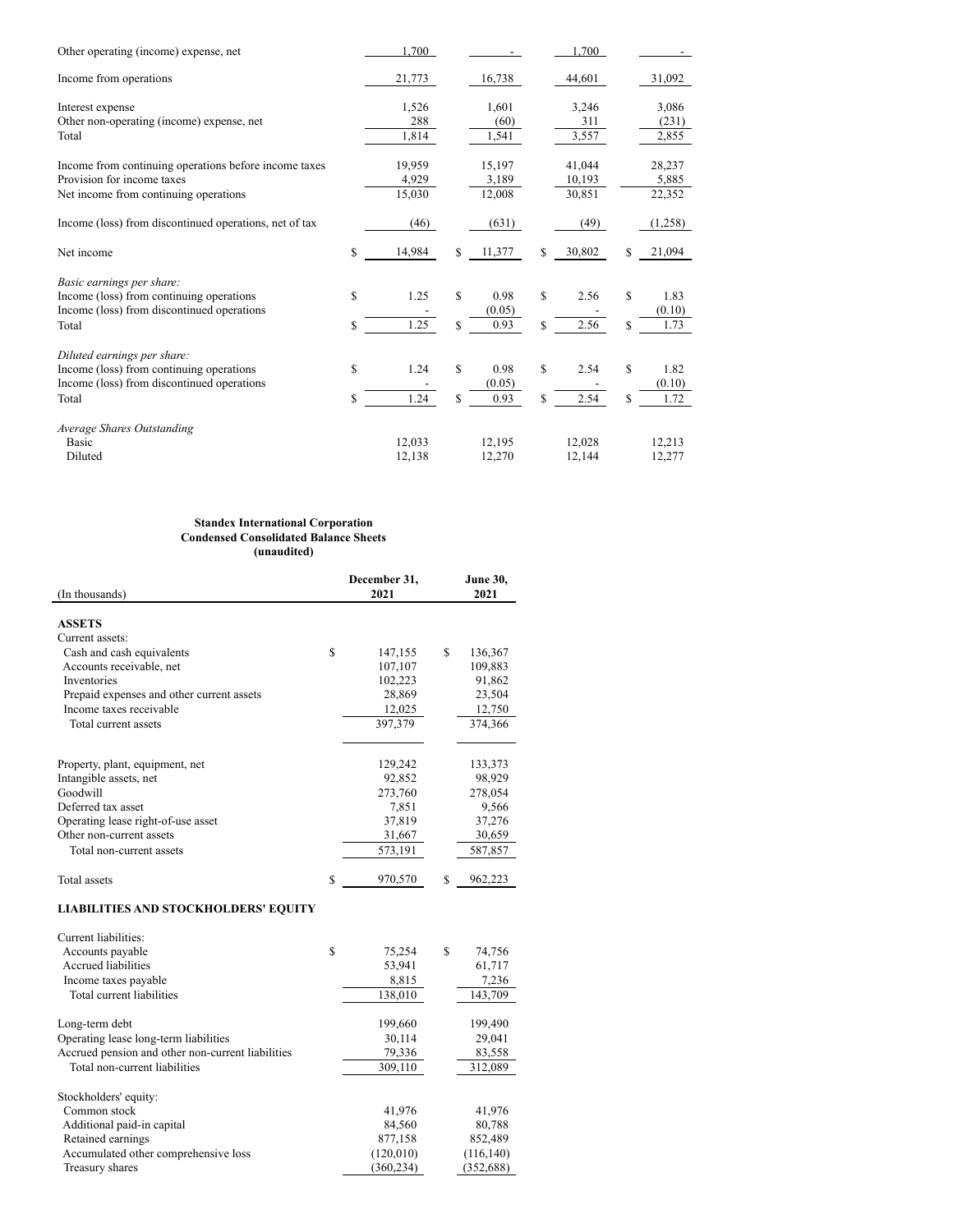| Total stockholders' equity                 | 523.450 | 506,425 |
|--------------------------------------------|---------|---------|
| Total liabilities and stockholders' equity | 970,570 | 962.223 |

## **Standex International Corporation and Subsidiaries Statements of Consolidated Cash Flows**

| (unaudited) |  |
|-------------|--|
|-------------|--|

|                                                                                             |             | <b>Six Months Ended</b> | December 31, |           |
|---------------------------------------------------------------------------------------------|-------------|-------------------------|--------------|-----------|
| (In thousands)                                                                              |             | 2021                    |              | 2020      |
|                                                                                             |             |                         |              |           |
| <b>Cash Flows from Operating Activities</b>                                                 |             |                         |              |           |
| Net income                                                                                  | $\mathbf S$ | 30,802                  | S            | 21,094    |
| Income (loss) from discontinued operations                                                  |             | (49)                    |              | (1,258)   |
| Income from continuing operations                                                           |             | 30,851                  |              | 22,352    |
| Adjustments to reconcile net income to net cash provided by (used in) operating activities: |             |                         |              |           |
| Depreciation and amortization                                                               |             | 15,222                  |              | 16,521    |
| Stock-based compensation                                                                    |             | 4,625                   |              | 4,288     |
| Non-cash portion of restructuring charge                                                    |             | 337                     |              | (492)     |
| Contributions to defined benefit plans                                                      |             | (104)                   |              | (4,880)   |
| Net changes in operating assets and liabilities                                             |             | (14,232)                |              | (6,281)   |
| Net cash provided by operating activities - continuing operations                           |             | 36,699                  |              | 31,508    |
| Net cash provided by (used in) operating activities - discontinued operations               |             | (364)                   |              | 2,254     |
| Net cash provided by (used in) operating activities                                         |             | 36,335                  |              | 33,762    |
| <b>Cash Flows from Investing Activities</b>                                                 |             |                         |              |           |
| Expenditures for property, plant and equipment                                              |             | (9, 721)                |              | (10, 145) |
| Expenditures for acquisitions, net of cash acquired                                         |             |                         |              | (27, 398) |
| Other investing activities                                                                  |             | 1,646                   |              | 275       |
| Net cash (used in) investing activities                                                     |             | (8,075)                 |              | (37,268)  |
| <b>Cash Flows from Financing Activities</b>                                                 |             |                         |              |           |
| Contingent consideration payment                                                            |             | (1,167)                 |              |           |
| Activity under share-based payment plans                                                    |             | 1,147                   |              | 971       |
| Purchase of treasury stock                                                                  |             | (9, 546)                |              | (7, 593)  |
| Cash dividends paid                                                                         |             | (6,019)                 |              | (5,624)   |
| Net cash provided by (used in) financing activities                                         |             | (15, 585)               |              | (12, 246) |
| Effect of exchange rate changes on cash                                                     |             | (1,887)                 |              | 6,053     |
| Net changes in cash and cash equivalents                                                    |             | 10,788                  |              | (9,699)   |
| Cash and cash equivalents at beginning of year                                              |             | 136,367                 |              | 118,809   |
| Cash and cash equivalents at end of period                                                  | S           | 147,155                 | \$           | 109,110   |

#### **Standex International Corporation Selected Segment Data (unaudited)**

|                                              |    | <b>Three Months Ended</b> | December 31, |          |     |           | <b>Six Months Ended</b><br>December 31, |           |  |
|----------------------------------------------|----|---------------------------|--------------|----------|-----|-----------|-----------------------------------------|-----------|--|
| (In thousands)                               |    | 2021                      |              | 2020     |     | 2021      |                                         | 2020      |  |
| <b>Net Sales</b>                             |    |                           |              |          |     |           |                                         |           |  |
| Electronics                                  | \$ | 76,626                    | S            | 60,156   | \$. | 152,462   | \$.                                     | 115,427   |  |
| Engraving                                    |    | 36,644                    |              | 37,950   |     | 71,814    |                                         | 74,351    |  |
| Scientific                                   |    | 24,636                    |              | 17,893   |     | 46,165    |                                         | 34,556    |  |
| <b>Engineering Technologies</b>              |    | 18,095                    |              | 17,507   |     | 35,668    |                                         | 35,140    |  |
| Specialty Solutions                          |    | 29,708                    |              | 22,777   |     | 55,210    |                                         | 48,095    |  |
| Total                                        | \$ | 185,709                   | \$           | 156,283  | \$  | 361,319   | \$                                      | 307,569   |  |
| <b>Income from operations</b><br>Electronics | \$ | 17,157                    | S            | 9,962    | S   | 35,430    | \$                                      | 18,497    |  |
| Engraving                                    |    | 5,204                     |              | 6,501    |     | 10,078    |                                         | 12,374    |  |
| Scientific                                   |    | 5,490                     |              | 4,234    |     | 9,998     |                                         | 8,310     |  |
| <b>Engineering Technologies</b>              |    | 2,314                     |              | 1,363    |     | 3,213     |                                         | 1,831     |  |
| <b>Specialty Solutions</b>                   |    | 3,738                     |              | 3,211    |     | 6,553     |                                         | 7,117     |  |
| Restructuring                                |    | (843)                     |              | (509)    |     | (1,283)   |                                         | (1,996)   |  |
| Acquisition related costs                    |    | (925)                     |              | (570)    |     | (1, 142)  |                                         | (596)     |  |
| Corporate                                    |    | (8,662)                   |              | (7, 454) |     | (16, 546) |                                         | (14, 445) |  |
| Other operating income (expense), net        |    | (1,700)                   |              |          |     | (1,700)   |                                         |           |  |
| Total                                        | S  | 21,773                    | \$           | 16,738   | \$  | 44,601    | \$                                      | 31,092    |  |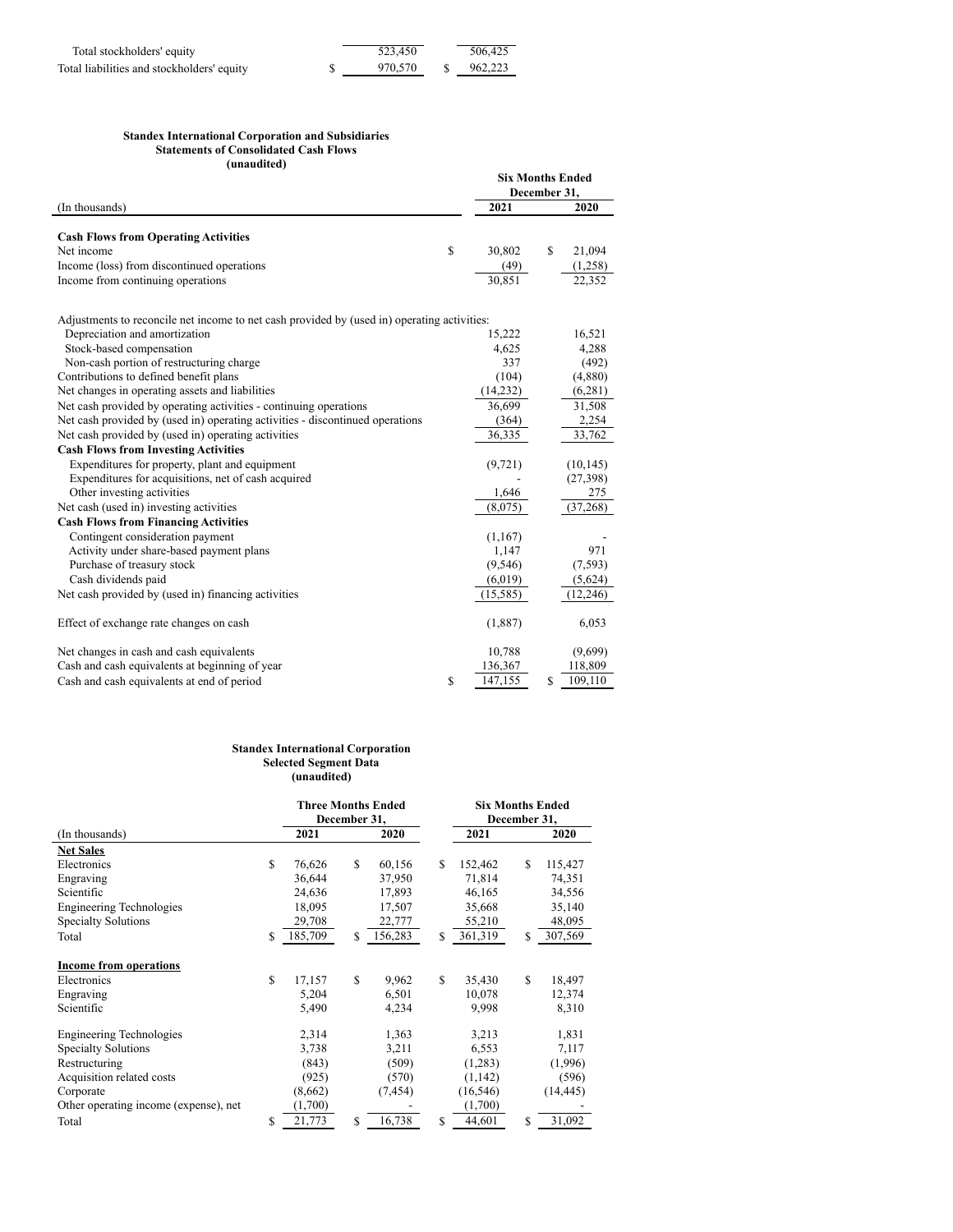## **Standex International Corporation Reconciliation of GAAP to Non-GAAP Financial Measures (unaudited)**

|                                                    |              | <b>Three Months Ended</b><br>December 31, |             |                          |          |               | <b>Six Months Ended</b><br>December 31. |    |                          |          |
|----------------------------------------------------|--------------|-------------------------------------------|-------------|--------------------------|----------|---------------|-----------------------------------------|----|--------------------------|----------|
| (In thousands, except percentages)                 |              | 2021                                      |             | 2020                     | % Change |               | 2021                                    |    | 2020                     | % Change |
| Adjusted income from operations and adjusted net   |              |                                           |             |                          |          |               |                                         |    |                          |          |
| income from continuing operations:                 |              |                                           |             |                          |          |               |                                         |    |                          |          |
| <b>Net Sales</b>                                   | \$           | 185,709                                   | \$          | 156,283                  | 18.8%    | \$            | 361,319                                 | \$ | 307,569                  | 17.5%    |
| Income from operations, as reported                | \$           | 21,773                                    | $\mathbf S$ | 16,738                   | 30.1%    | $\mathbb{S}$  | 44,601                                  | S  | 31,092                   | 43.4%    |
| Income from operations margin                      |              | 11.7%                                     |             | 10.7%                    |          |               | 12.3%                                   |    | 10.1%                    |          |
| Adjustments:                                       |              |                                           |             |                          |          |               |                                         |    |                          |          |
| Restructuring charges                              |              | 843                                       |             | 509                      |          |               | 1,283                                   |    | 1,996                    |          |
| Acquisition-related costs                          |              | 925                                       |             | 570                      |          |               | 1,142                                   |    | 596                      |          |
| Litigation charge                                  |              | 1,700                                     |             |                          |          |               | 1,700                                   |    |                          |          |
| Purchase accounting expenses                       |              |                                           |             | $\overline{\phantom{a}}$ |          |               |                                         |    | 592                      |          |
| Adjusted income from operations                    | S            | 25,241                                    | \$          | 17,817                   | 41.7%    | S             | 48,726                                  | S  | 34,276                   | 42.2%    |
| Adjusted income from operations margin             |              | 13.6%                                     |             | 11.4%                    |          |               | 13.5%                                   |    | 11.1%                    |          |
| Interest and other income (expense), net           |              | (1, 814)                                  |             | (1, 541)                 |          |               | (3, 557)                                |    | (2,855)                  |          |
| Provision for income taxes                         |              | (4,929)                                   |             | (3,189)                  |          |               | (10, 193)                               |    | (5,885)                  |          |
| Discrete and other tax items                       |              |                                           |             |                          |          |               |                                         |    | (196)                    |          |
| Tax impact of above adjustments                    |              | (857)                                     |             | (226)                    |          |               | (1,021)                                 |    | (662)                    |          |
| Net income from continuing operations, as adjusted | \$           | 17,641                                    | \$.         | 12,862                   | 37.2%    | $\mathcal{S}$ | 33,955                                  | \$ | 24,678                   | 37.6%    |
| <b>EBITDA</b> and Adjusted EBITDA:                 |              |                                           |             |                          |          |               |                                         |    |                          |          |
| Net income (loss) from continuing operations,      |              |                                           |             |                          |          |               |                                         |    |                          |          |
| as reported                                        | $\mathbb{S}$ | 15,030                                    | S           | 12,008                   | 25.2%    | \$            | 30,851                                  | \$ | 22,352                   |          |
| Net income from continuing operations margin       |              | 8.1%                                      |             | 7.7%                     |          |               | 8.5%                                    |    | 7.3%                     |          |
| Add back:                                          |              |                                           |             |                          |          |               |                                         |    |                          |          |
| Provision for income taxes                         |              | 4,929                                     |             | 3,189                    |          |               | 10,193                                  |    | 5,885                    |          |
| Interest expense                                   |              | 1,526                                     |             | 1,601                    |          |               | 3,246                                   |    | 3,086                    |          |
| Depreciation and amortization                      |              | 7,497                                     |             | 8,328                    |          |               | 15,222                                  |    | 16,521                   |          |
| <b>EBITDA</b>                                      | S            | 28,982                                    | \$          | 25,126                   | 15.3%    | S             | 59,512                                  | S  | 47,844                   | 24.4%    |
| <b>EBITDA</b> Margin                               |              | 15.6%                                     |             | 16.1%                    |          |               | 16.5%                                   |    | 15.6%                    |          |
| Adjustments:                                       |              |                                           |             |                          |          |               |                                         |    |                          |          |
| Restructuring charges                              |              | 843                                       |             | 509                      |          |               | 1,283                                   |    | 1,996                    |          |
| Acquisition-related costs                          |              | 925                                       |             | 570                      |          |               | 1,142                                   |    | 596                      |          |
| Litigation charge                                  |              | 1,700                                     |             |                          |          |               | 1,700                                   |    | $\overline{\phantom{a}}$ |          |
| Purchase accounting expenses                       |              |                                           |             |                          |          |               |                                         |    | 592                      |          |
| <b>Adjusted EBITDA</b>                             | Ŝ            | 32,450                                    | \$          | 26,205                   | 23.8%    | \$            | 63,637                                  | \$ | 51,028                   | 24.7%    |
| Adjusted EBITDA Margin                             |              | 17.5%                                     |             | 16.8%                    |          |               | 17.6%                                   |    | 16.6%                    |          |
|                                                    |              |                                           |             |                          |          |               |                                         |    |                          |          |
| Free cash flow:                                    |              |                                           |             |                          |          |               |                                         |    |                          |          |
| Net cash provided by operating activities -        |              |                                           |             |                          |          |               |                                         |    |                          |          |
| continuing operations, as reported                 | \$           | 23,613                                    | \$          | 22,276                   |          | \$            | 36,699                                  | \$ | 31,508                   |          |
| Less: Capital expenditures                         |              | (4,699)                                   |             | (5,325)                  |          |               | (9, 721)                                |    | (10, 145)                |          |
| Free operating cash flow                           | \$           | 18,914                                    | \$          | 16,951                   |          | S             | 26,978                                  | \$ | 21,363                   |          |

#### **Standex International Corporation Reconciliation of GAAP to Non-GAAP Financial Measures (unaudited)**

|                                                                       |  | <b>Three Months Ended</b><br>December 31. |     |                          |                         | <b>Six Months Ended</b><br>December 31. |      |        |          |  |
|-----------------------------------------------------------------------|--|-------------------------------------------|-----|--------------------------|-------------------------|-----------------------------------------|------|--------|----------|--|
| Adjusted earnings per share from continuing<br>operations             |  | 2021                                      |     | 2020                     | $\frac{0}{0}$<br>Change |                                         | 2021 | 2020   | % Change |  |
| Diluted earnings per share from continuing<br>operations, as reported |  | 1.24                                      | S   | 0.98                     | 26.5%                   | S                                       | 2.54 | 1.82   | 39.6%    |  |
| Adjustments:                                                          |  |                                           |     |                          |                         |                                         |      |        |          |  |
| Restructuring charges                                                 |  | 0.05                                      |     | 0.03                     |                         |                                         | 0.09 | 0.13   |          |  |
| Acquisition-related costs                                             |  | 0.06                                      |     | 0.04                     |                         |                                         | 0.07 | 0.04   |          |  |
| Litigation charge                                                     |  | 0.10                                      |     |                          |                         |                                         | 0.10 |        |          |  |
| Discrete tax items                                                    |  | $\overline{\phantom{a}}$                  |     | $\overline{\phantom{a}}$ |                         |                                         | -    | (0.02) |          |  |
| Purchase accounting expenses                                          |  |                                           |     |                          |                         |                                         |      | 0.04   |          |  |
| Diluted earnings per share from continuing                            |  |                                           |     |                          |                         |                                         |      |        |          |  |
| operations, as adjusted                                               |  | 1.45                                      | \$. | 1.05                     | 38.1%                   | S                                       | 2.80 | 2.01   | 39.3%    |  |

SOURCE Standex International Corporation

For further information: Ademir Sarcevic, CFO, (603) 893-9701, e-mail : InvestorRelations@Standex.com